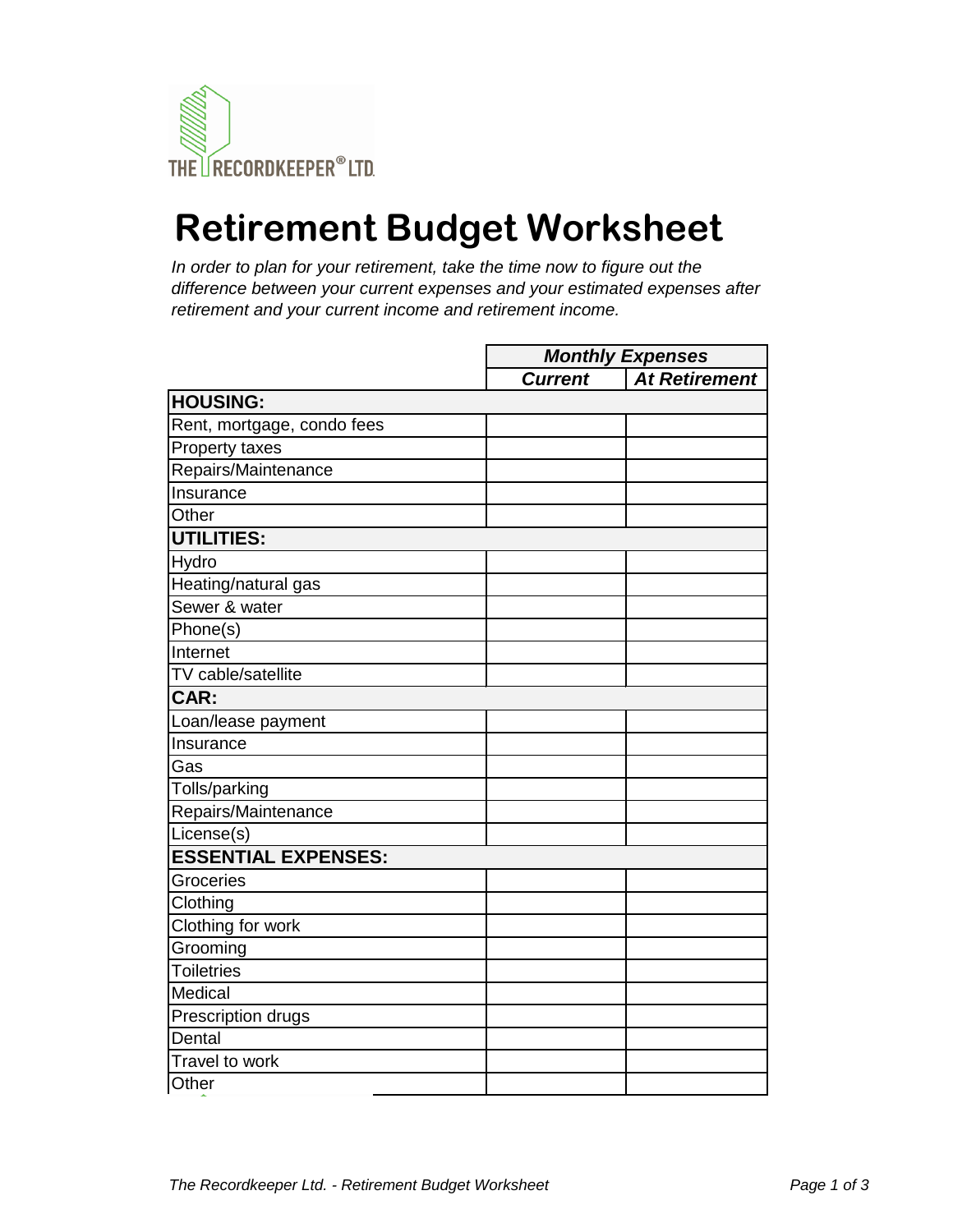

## **Retirement Budget Worksheet**

|                                 | <b>Monthly Expenses</b> |                      |
|---------------------------------|-------------------------|----------------------|
|                                 | <b>Current</b>          | <b>At Retirement</b> |
| <b>DISCRETIONARY EXPENSES:</b>  |                         |                      |
| Restaurants                     |                         |                      |
| Entertainment                   |                         |                      |
| Magazines, books, newspapers    |                         |                      |
| <b>Hobbies</b>                  |                         |                      |
| Vacation/Travel                 |                         |                      |
| <b>Educational classes</b>      |                         |                      |
| Gifts                           |                         |                      |
| Donations                       |                         |                      |
| Other                           |                         |                      |
| <b>INSURANCE:</b>               |                         |                      |
| Medical/health insurance        |                         |                      |
| <b>Disability insurance</b>     |                         |                      |
| Life insurance                  |                         |                      |
| <b>FAMILY CARE:</b>             |                         |                      |
| Parental care                   |                         |                      |
| Education                       |                         |                      |
| Other                           |                         |                      |
| <b>FINANCIAL:</b>               |                         |                      |
| Personal loans                  |                         |                      |
| <b>Bank fees</b>                |                         |                      |
| Credit card debt                |                         |                      |
| Savings                         |                         |                      |
| Pension contributions           |                         |                      |
| Stock purchase plan             |                         |                      |
| <b>TAXES:</b>                   |                         |                      |
| Federal & provincial income tax |                         |                      |
| CPP & El premiums               |                         |                      |
| <b>TOTAL:</b>                   |                         |                      |